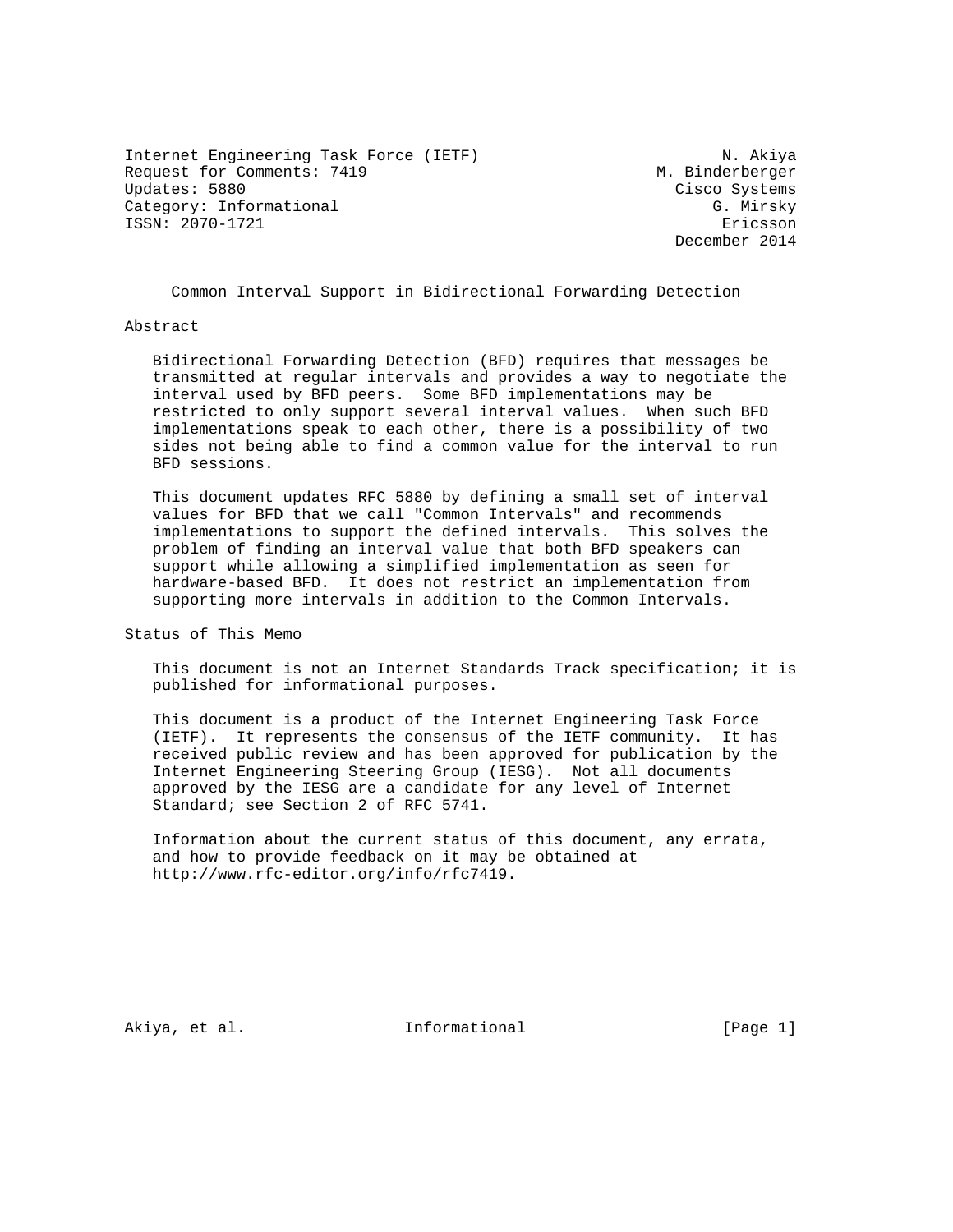## Copyright Notice

 Copyright (c) 2014 IETF Trust and the persons identified as the document authors. All rights reserved.

 This document is subject to BCP 78 and the IETF Trust's Legal Provisions Relating to IETF Documents (http://trustee.ietf.org/license-info) in effect on the date of publication of this document. Please review these documents carefully, as they describe your rights and restrictions with respect to this document. Code Components extracted from this document must include Simplified BSD License text as described in Section 4.e of the Trust Legal Provisions and are provided without warranty as described in the Simplified BSD License.

Table of Contents

| 2.1 | The Problem with Few Supported Intervals 3                            |  |  |  |  |  |  |  |  |  |     |
|-----|-----------------------------------------------------------------------|--|--|--|--|--|--|--|--|--|-----|
|     | 3. Well-Defined, Common Intervals 4                                   |  |  |  |  |  |  |  |  |  |     |
|     |                                                                       |  |  |  |  |  |  |  |  |  |     |
|     |                                                                       |  |  |  |  |  |  |  |  |  |     |
|     | 5.1. Normative References 5                                           |  |  |  |  |  |  |  |  |  |     |
|     | 5.2. Informative References 5                                         |  |  |  |  |  |  |  |  |  |     |
|     | Appendix A. Why Some Values Are in the Common Interval Set $\ldots$ 6 |  |  |  |  |  |  |  |  |  |     |
|     | Appendix B. Timer Adjustment with Non-identical Interval Sets.        |  |  |  |  |  |  |  |  |  | - 6 |
|     |                                                                       |  |  |  |  |  |  |  |  |  |     |
|     |                                                                       |  |  |  |  |  |  |  |  |  |     |
|     |                                                                       |  |  |  |  |  |  |  |  |  |     |

## 1. Introduction

 The Bidirectional Forwarding Detection (BFD) standard [RFC5880] describes how to calculate the transmission interval and the detection time. However, it does not make any statement about how to solve a situation where one BFD speaker cannot support the calculated value. In practice, this may not have been a problem as long as software-implemented timers were used and as long as the granularity of such timers was small compared to the interval values being supported, i.e. as long as the error in the timer interval was small compared to 25 percent jitter.

 In the meantime, requests exist for very fast interval values, down to 3.3 msec for the MPLS Transport Profile (MPLS-TP). At the same time, the requested scale for the number of BFD sessions is increasing. Both requirements have driven vendors to use Network Processors (NP), Field Programmable Gate Arrays (FPGAs), or other hardware-based solutions to offload the periodic packet transmission and the timeout detection in the receive direction. A potential

Akiya, et al. 10 mm informational 1999 [Page 2]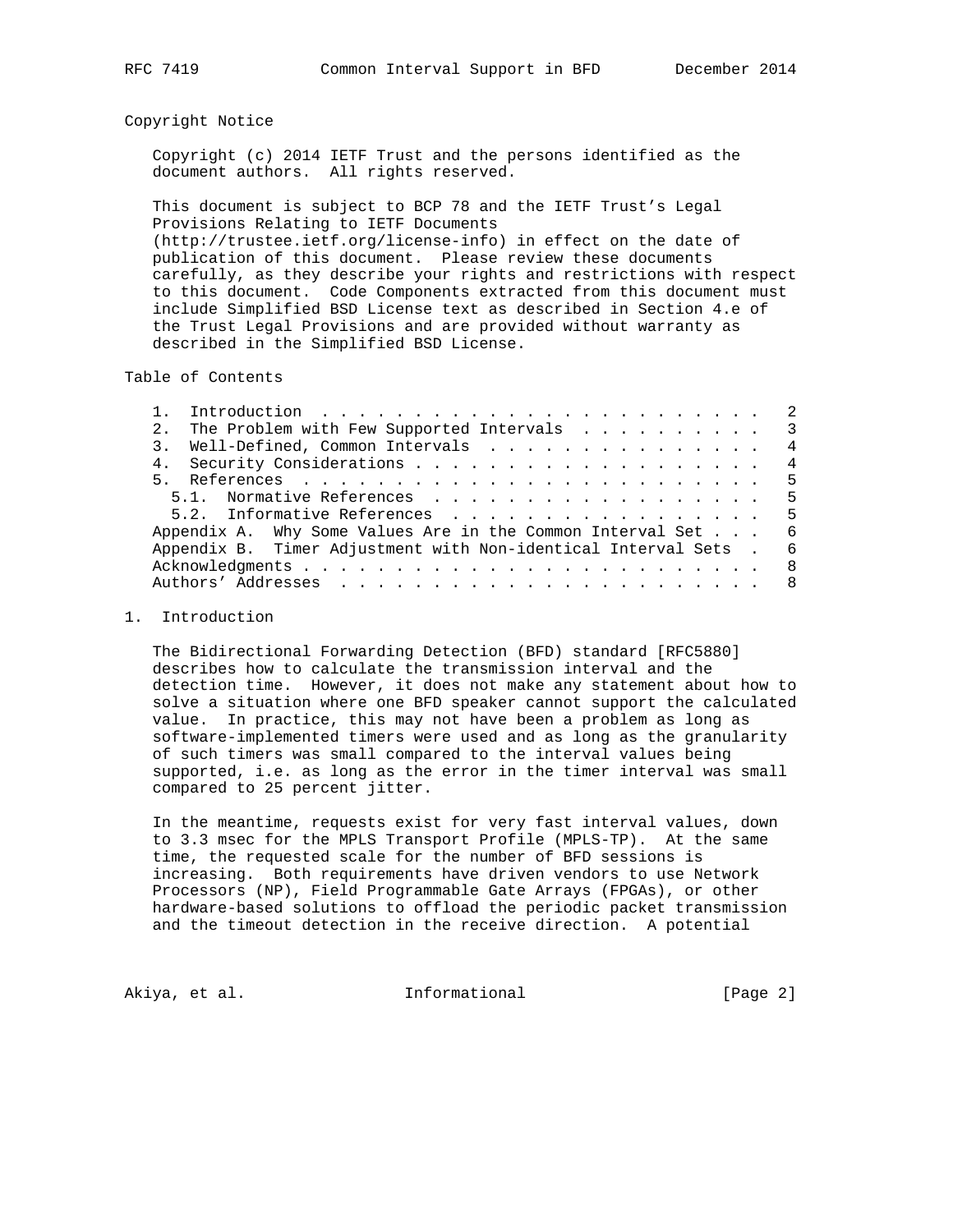problem with this hardware-based BFD is the granularity of the interval timers. Depending on the implementation, only a few intervals may be supported, which can cause interoperability problems. This document proposes a set of interval values that should be supported by all implementations. Details are laid out in the following sections.

2. The Problem with Few Supported Intervals

 Let's assume vendor "A" supports 10 msec, 100 msec, and 1 sec interval timers in hardware, and vendor "B" supports every value from 20 msec onward, with a granularity of 1 msec. For a BFD session, "A" tries to set up the session with 10 msec while "B" uses 20 msec as the value for RequiredMinRxInterval and DesiredMinTxInterval. Rx and Tx are negotiated as described in [RFC5880], which is 20 msec in this case. However, system "A" is not able to support the 20 msec interval timer. Multiple ways exist to resolve the dilemma, but none of them is without problems.

- a. Realizing that it cannot support 20 msec, system "A" sends out a new BFD packet advertising the next larger interval of 100 msec with RequiredMinRxInterval and DesiredMinTxInterval. The new negotiated interval between "A" and "B" is then 100 msec, which is supported by both systems. However, the problem is that we moved from the 10/20 msec range to 100 msec, which has far deviated from operator expectations.
- b. System "A" could violate [RFC5880] and use the 10 msec interval for the Tx direction. In the receive direction, it could use an adjusted multiplier value  $M' = 2 * M$  to match the correct detection time. Now, in addition to the fact that we explicitly violate [RFC5880], there may be the problem that system "B" drops up to 50% of the packets; this could be the case when "B" uses an ingress rate policer to protect itself and the policer would be programmed with an expectation of 20 msec receive intervals.

 The example above could be worse when we assume that system "B" can only support a few timer values itself. Let's assume "B" supports 20 msec, 300 msec, and 1 sec. If both systems would adjust their advertised intervals, then the adjustment ends at 1 sec. The example above could even be worse when we assume that system "B" can only support 50 msec, 500 msec, and 2 sec. Even if both systems walk through all of their supported intervals, the two systems will never be able to agree on an interval to run any BFD sessions.

Akiya, et al. 10 methormational 1965 [Page 3]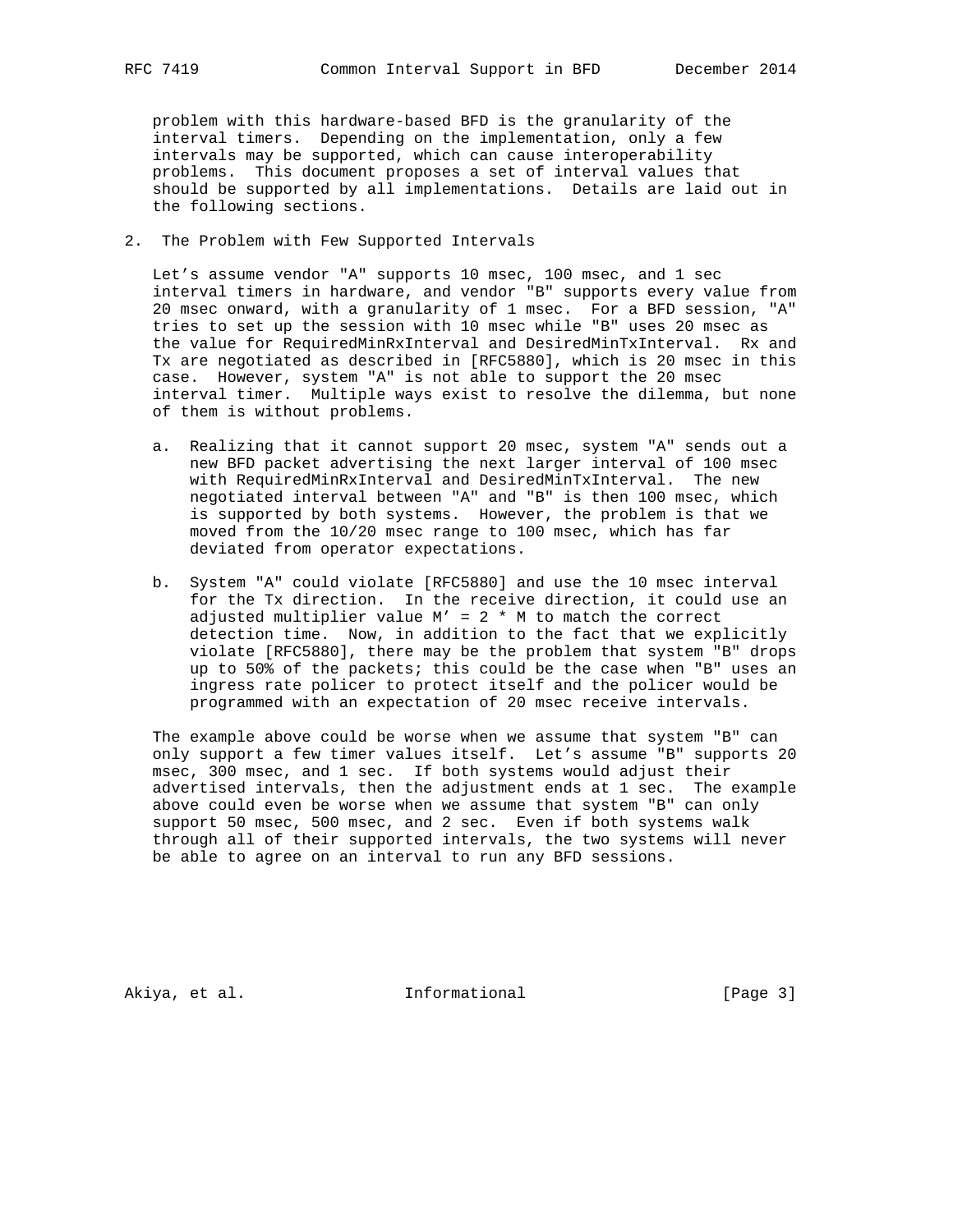# 3. Well-Defined, Common Intervals

 The problem can be reduced by defining interval values that are supported by all implementations. Then, the adjustment mechanism could find a commonly supported interval without deviating too much from the original request.

 In technical terms, the requirement is as follows: a BFD implementation should support all values in the set of Common Interval values that are equal to or larger than the fastest (i.e., lowest) interval the particular BFD implementation supports.

 This document defines the set of Common Interval values to be: 3.3 msec, 10 msec, 20 msec, 50 msec, 100 msec, and 1 sec.

 In addition, both a 10 sec interval and multiplier values up to 255 are recommended to support graceful restart.

 The adjustment is always towards larger (i.e., slower) interval values when the initial interval proposed by the peer is not supported.

 This document is not adding new requirements with respect to the precision with which a timer value must be implemented. Supporting an interval value means advertising this value in the DesiredMinTxInterval and/or RequiredMinRxInterval field of the BFD packets and providing timers that are reasonably close. [RFC5880] defines safety margins for the timers by defining a jitter range.

 How is the Common Interval set used exactly? In the example above, vendor "A" has a fastest interval of 10 msec and thus would be required to support all intervals in the Common Interval set that are equal or larger than 10 msec, i.e., it would support 10 msec, 20 msec, 50 msec, 100 msec, and 1 sec. Vendor "B" has a fastest interval of 20 msec and thus would need to support 20 msec, 50 msec, 100 msec, and 1 sec. As long as this requirement is met for the common set of values, then both vendor "A" and "B" are free to support additional values outside of the Common Interval set.

## 4. Security Considerations

 This document does not introduce any additional security concerns. The security considerations described in the BFD documents, [RFC5880] and others, apply to devices implementing the BFD protocol, regardless of whether or not the Common Interval set is implemented.

Akiya, et al. 10 Informational 1999 [Page 4]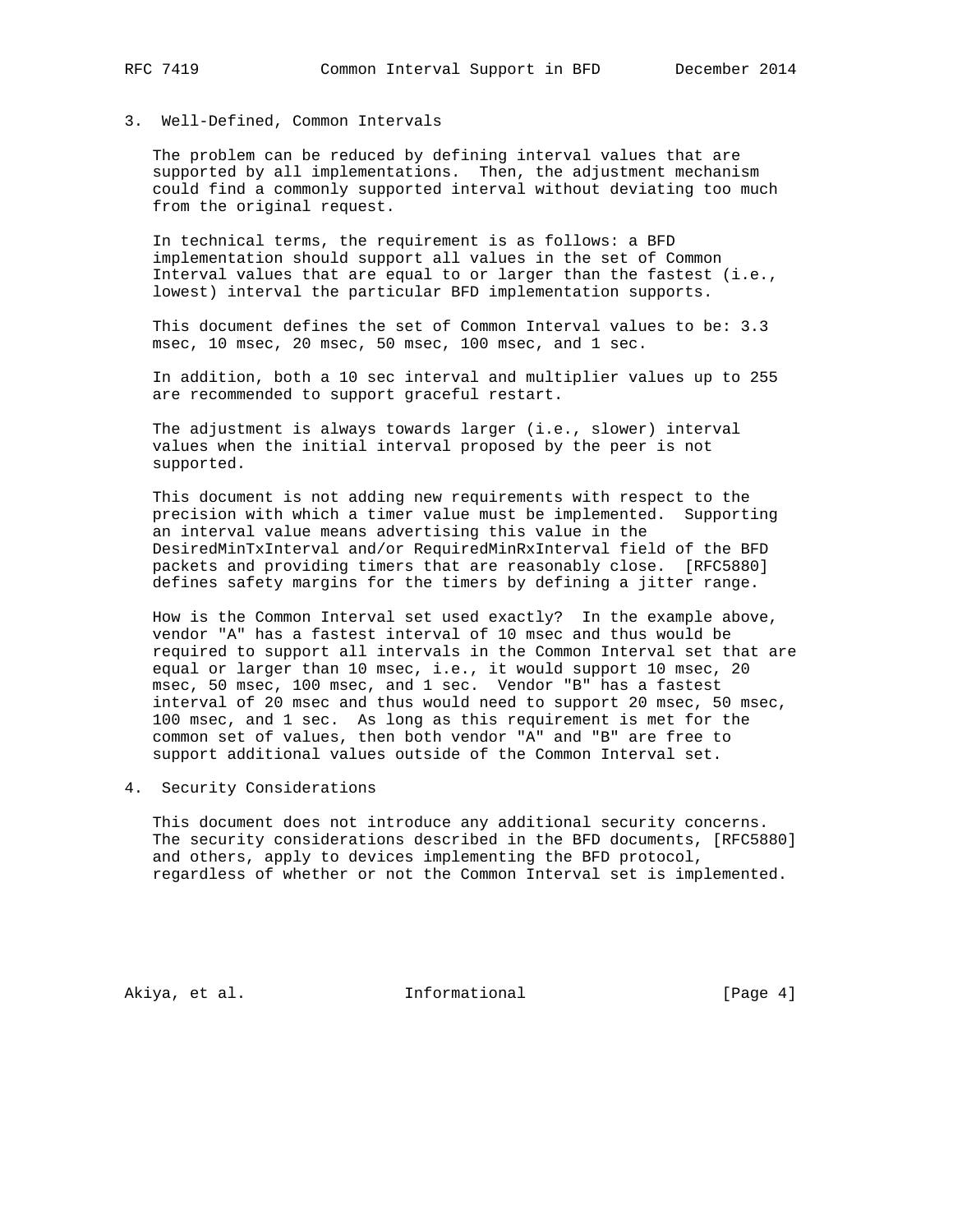# 5. References

5.1. Normative References

 [RFC5880] Katz, D. and D. Ward, "Bidirectional Forwarding Detection (BFD)", RFC 5880, June 2010, <http://www.rfc-editor.org/info/rfc5880>.

- 5.2. Informative References
	- [G.8013\_Y.1731]

 International Telecommunications Union, "OAM functions and mechanisms for Ethernet based networks", ITU-T Recommendation G.8013/Y.1731, November 2013.

[GR-253-CORE]

 Telcordia Technologies, Inc., "Synchronous Optical Network (SONET) Transport Systems: Common Generic Criteria", GR-253-CORE Issue 05, October 2009.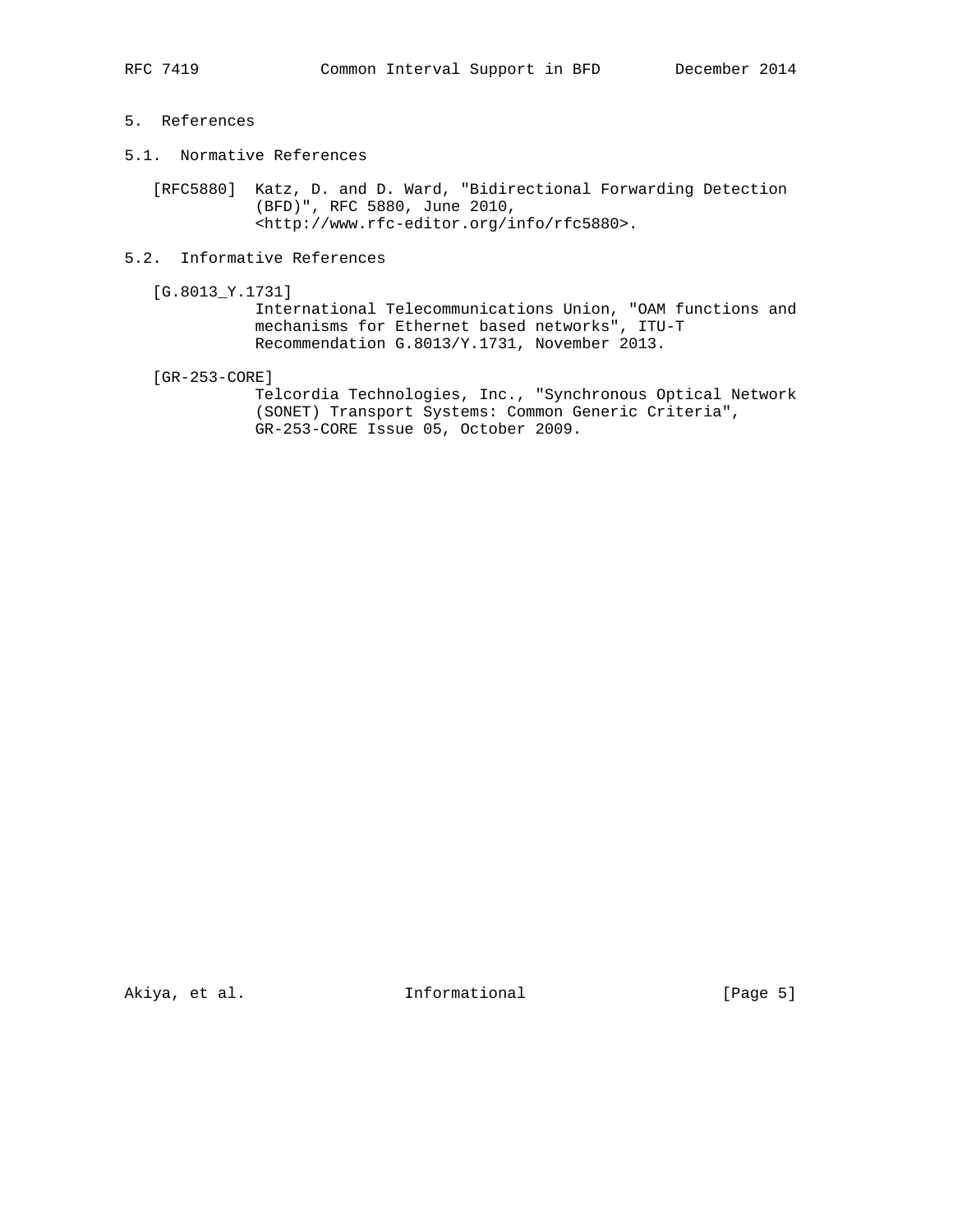Appendix A. Why Some Values Are in the Common Interval Set

 The list of Common Interval values is trying to balance various objectives. The list should not contain too many values, as more timers may increase the implementation costs. On the other hand, fewer values produces larger gaps and adjustment jumps. More values in the lower interval range are thus seen as critical to support customer needs for fast detection in setups with multiple vendors.

- o 3.3 msec: required by MPLS-TP, to support the defect detection time of 10 msec from [GR-253-CORE].
- o 10 msec: general consensus is to support 10 msec. Multiple vendors plan to or do already implement 10 msec.
- o 20 msec: basically avoids a larger gap in this critical interval region. Still allows 50-60 msec detect and restore (with multiplier of 2) and covers existing software-based implementations.
- o 50 msec: widely deployed interval. Supporting this value reflects the reality of many BFD implementations today.
- o 100 msec: similar to 10 msec, this value allows the reuse of [G.8013\_Y.1731] implementations, especially hardware. It supports a large number of 100 msec sessions with multiplier 9 (9 x 100 msec), which could be replacing of 3 x 300 msec configurations used by customers to have a detection time slightly below 1 sec for VoIP setups.
- o 1 sec: as mentioned in [RFC5880]. While the interval for Down packets can be 1 sec or larger, this document recommends use of exactly 1 sec to avoid interoperability issues.

 The recommended value for large intervals is 10 sec, allowing for a timeout of 42.5 minutes with a multiplier of 255. This value is kept outside the Common Interval set, as it is not required for normal BFD operations that occur in the sub-second range. Instead, the expected usage is for graceful restart, if needed.

Appendix B. Timer Adjustment with Non-identical Interval Sets

 [RFC5880] implicitly assumes that a BFD implementation can support any timer value equal to or above the advertised value. When a BFD speaker starts a Poll Sequence, then the peer must reply with the Final (F) bit set and adjust the transmit and detection timers accordingly. With contiguous software-based timers, this is a valid assumption. Even in the case of a small number of supported interval

Akiya, et al. 10 mm informational 1999 [Page 6]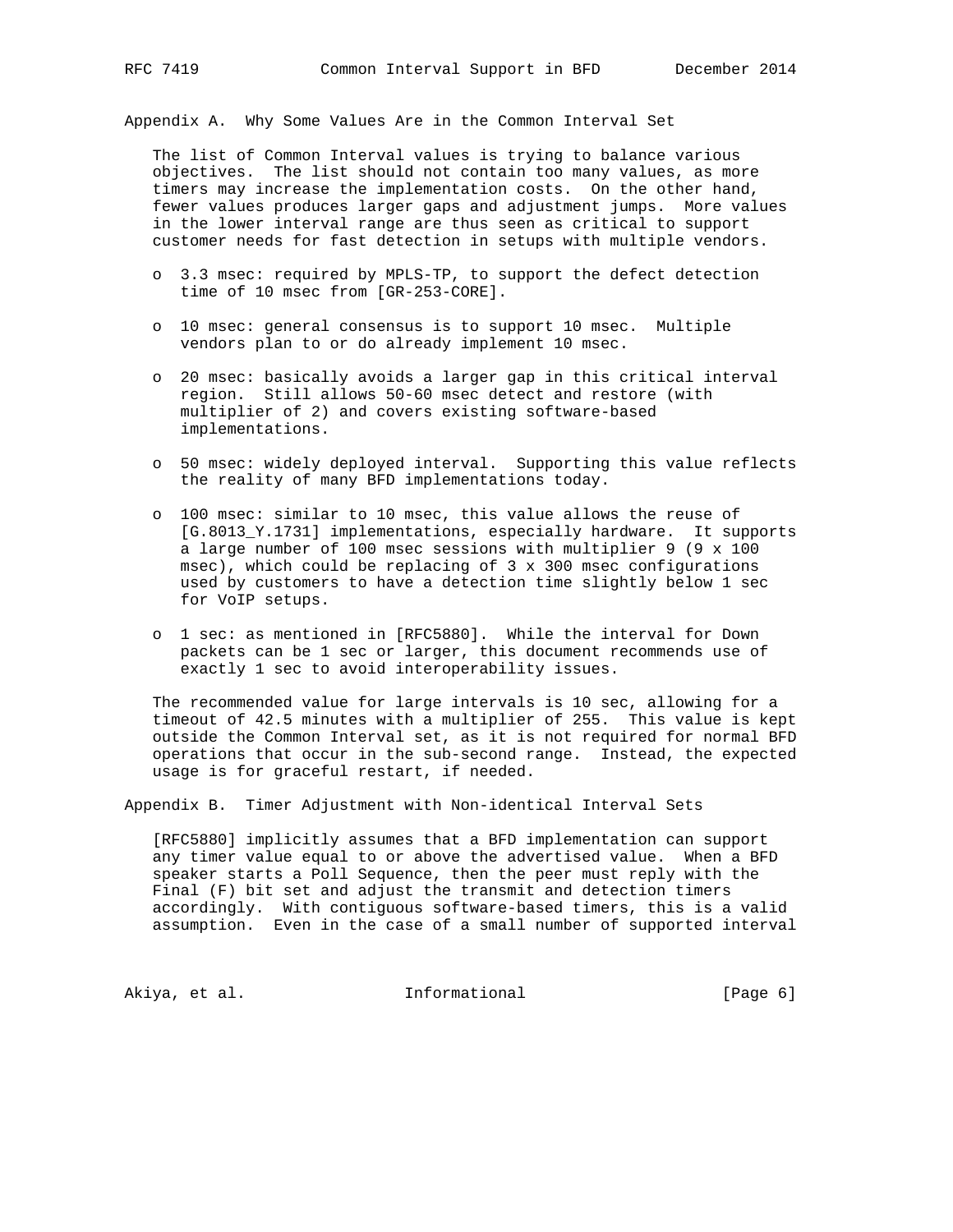values, this assumption holds when both BFD speakers support exactly the same interval values.

 But what happens when both speakers support intervals that are not supported by the peer? An example is router "A" supporting the Common Interval set plus 200 msec, while router "B" supports the Common Intervals plus 300 msec. Assume both routers are configured and run at 50 msec. Now, router A is configured for 200 msec. We know the result must be that both BFD speakers use 1 sec timers, but how do they reach this endpoint?

 First, router A sends a packet with 200 msec. The P bit is set according to [RFC5880]. The Tx timer stays at 50 msec, the detection timer is 3 \* 200 msec:

 (A) DesiredTx: 200 msec, MinimumRx: 200 msec, P-bit Tx: 50 msec, Detect: 3 \* 200 msec

 Router B now must reply with an F bit. The problem is B is confirming timer values that it cannot support. The only setting to avoid a session flap would be

 (B) DesiredTx: 300 msec, MinimumRx: 300 msec, F-bit Tx: 50 msec, Detect: 3 \* 300 msec

 immediately followed by a P-bit packet, as the advertised timer values have been changed:

 (B) DesiredTx: 300 msec, MinimumRx: 300 msec, P-bit Tx: 50 msec, Detect: 3 \* 300 msec

 This is not exactly what Section 6.8.7 of [RFC5880] states about the transmission rate. On the other hand, as we will see, this state does not last for long. Router A would adjust its timers based on the received Final bit:

(A) Tx: 200 msec, Detect:  $3 * 1$  sec

 Router A is not supporting the proposed 300 msec and would use 1 sec instead for the detection time. It would then respond to the received Poll Sequence from router B using 1 sec, as router A does not support the Max(200 msec, 300 msec):

 (A) DesiredTx: 1 sec, MinimumRx: 1 sec, F-bit Tx: 200 msec, Detect: 3 \* 1 sec

Akiya, et al. 10 mm informational 1999 [Page 7]